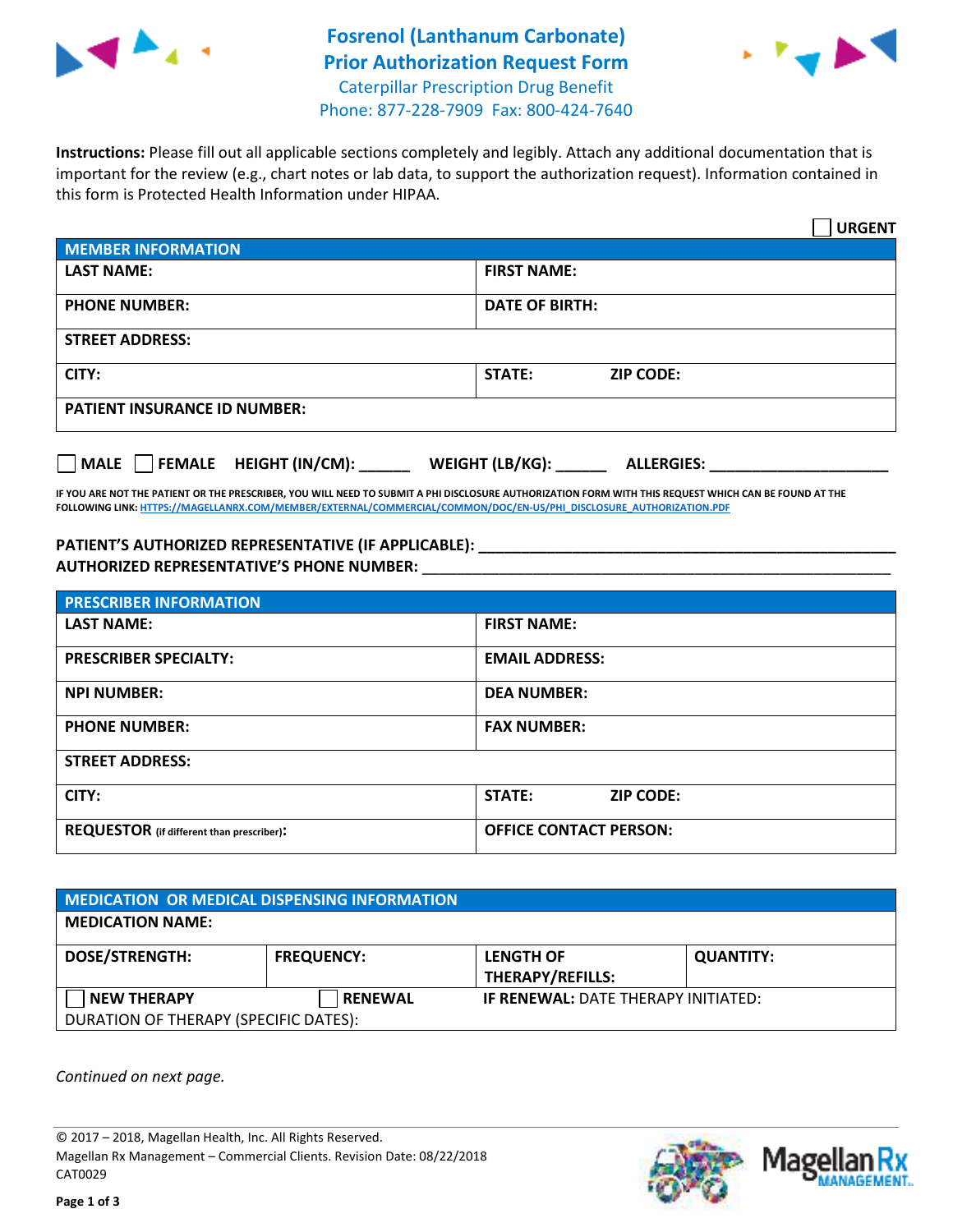



| <b>MEMBER'S LAST NAME:</b>                                                                                                                                                                                                                                                                                                                | MEMBER'S FIRST NAME:                                                                                                                                                                                                                                                                                                                                                                                                                                                                                                                                  |                                                       |  |
|-------------------------------------------------------------------------------------------------------------------------------------------------------------------------------------------------------------------------------------------------------------------------------------------------------------------------------------------|-------------------------------------------------------------------------------------------------------------------------------------------------------------------------------------------------------------------------------------------------------------------------------------------------------------------------------------------------------------------------------------------------------------------------------------------------------------------------------------------------------------------------------------------------------|-------------------------------------------------------|--|
|                                                                                                                                                                                                                                                                                                                                           | 1. HAS THE PATIENT TRIED ANY OTHER MEDICATIONS FOR THIS CONDITION?                                                                                                                                                                                                                                                                                                                                                                                                                                                                                    | YES (if yes, complete below)<br>NO                    |  |
| <b>MEDICATION/THERAPY (SPECIFY</b><br>DRUG NAME AND DOSAGE):                                                                                                                                                                                                                                                                              | <b>DURATION OF THERAPY (SPECIFY</b><br>DATES):                                                                                                                                                                                                                                                                                                                                                                                                                                                                                                        | <b>RESPONSE/REASON FOR</b><br><b>FAILURE/ALLERGY:</b> |  |
| <b>2. LIST DIAGNOSES:</b>                                                                                                                                                                                                                                                                                                                 |                                                                                                                                                                                                                                                                                                                                                                                                                                                                                                                                                       | ICD-10:                                               |  |
| □ Post-gastric bypass surgery<br>□ Stage 3 to 6 chronic kidney disease (CKD)<br>□ Other Diagnosis_________________ICD-10 Code(s):_<br>PRIOR AUTHORIZATION.<br><b>Clinical Information:</b>                                                                                                                                                | 3. REQUIRED CLINICAL INFORMATION: PLEASE PROVIDE ALL RELEVANT CLINICAL INFORMATION TO SUPPORT A                                                                                                                                                                                                                                                                                                                                                                                                                                                       |                                                       |  |
|                                                                                                                                                                                                                                                                                                                                           | Is the requested medication being prescribed by a nephrologist? $\Box$ Yes $\Box$ No                                                                                                                                                                                                                                                                                                                                                                                                                                                                  |                                                       |  |
| $\Box$ Yes $\Box$ No<br>Does the patient have one of the following lab measures? $\Box$ Yes $\Box$ No<br>• Calcium and phosphorus product greater than 55mg2/dL2<br>is not being treat<br>with<br>corrected calcium levels of 8.4 mg/dL or greater<br><b>Please provide documentation</b><br>physician feels is important to this review? | Has the patient had a trial and inadequate response or intolerance to calcium acetate tablets or capsules?<br>• Corrected serum calcium level greater than or equal to 9.5 mg/dL (or maximum per lab facility) and the patient<br>• Parathyroid hormone (PTH) less than 150 pg/ml (or less than 2 times the upper limit of normal) in a patient<br>• Serum phosphorus levels greater than 6.0 mg/dL (or maximum per lab facility)<br>Are there any other comments, diagnoses, symptoms, medications tried or failed, and/or any other information the |                                                       |  |
|                                                                                                                                                                                                                                                                                                                                           | Please note: Not all drugs/diagnosis are covered on all plans. This request may be denied unless all required                                                                                                                                                                                                                                                                                                                                                                                                                                         |                                                       |  |
| information is received.                                                                                                                                                                                                                                                                                                                  |                                                                                                                                                                                                                                                                                                                                                                                                                                                                                                                                                       |                                                       |  |
|                                                                                                                                                                                                                                                                                                                                           | ATTESTATION: I attest the information provided is true and accurate to the best of my knowledge. I understand that<br>the Health Plan, insurer, Medical Group or its designees may perform a routine audit and request the medical<br>information necessary to verify the accuracy of the information reported on this form.                                                                                                                                                                                                                          |                                                       |  |
| Prescriber Signature or Electronic I.D. Verification:                                                                                                                                                                                                                                                                                     |                                                                                                                                                                                                                                                                                                                                                                                                                                                                                                                                                       | Date:                                                 |  |
| CONFIDENTIALITY NOTICE: The documents accompanying this transmission contain confidential health information that is legally privileged. If                                                                                                                                                                                               |                                                                                                                                                                                                                                                                                                                                                                                                                                                                                                                                                       |                                                       |  |
| and arrange for the return or destruction of these documents.                                                                                                                                                                                                                                                                             | you are not the intended recipient, you are hereby notified that any disclosure, copying, distribution, or action taken in reliance on the contents<br>of these documents is strictly prohibited. If you have received this information in error, please notify the sender immediately (via return FAX)                                                                                                                                                                                                                                               |                                                       |  |

Magellan Rx Management – Commercial Clients. Revision Date: 08/22/2018



Mag

I**an Rx**<br>VAGEMENT.